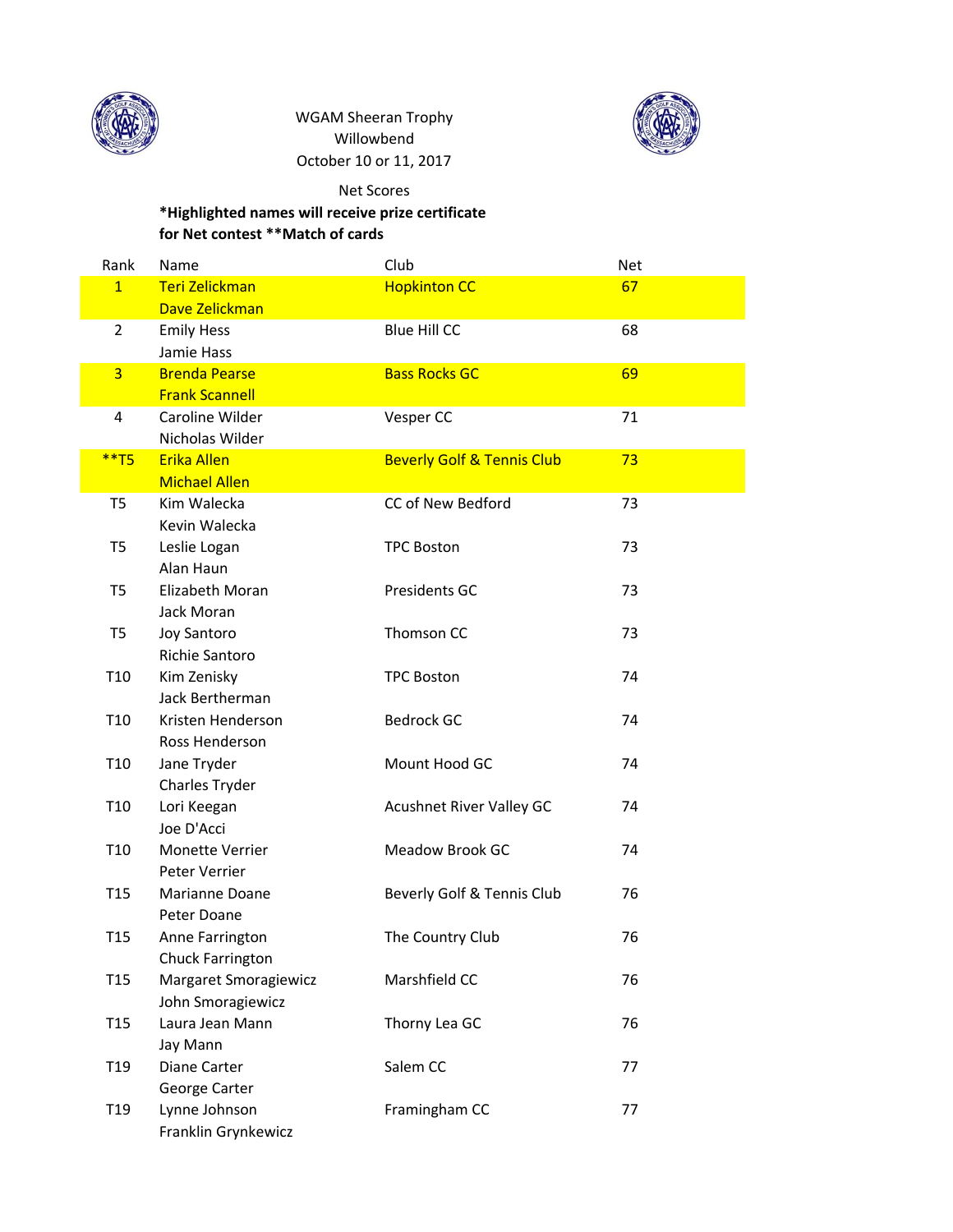

October 10 or 11, 2017 WGAM Sheeran Trophy Willowbend



| Rank            | Name                                 | Club                    | <b>Net</b> |
|-----------------|--------------------------------------|-------------------------|------------|
| T <sub>19</sub> | Patricia DeCaire                     | Green Hill Municipal GC | 77         |
|                 | Joseph Antonellis                    |                         |            |
| T <sub>19</sub> | <b>Sheryl Doherty</b>                | Indian Ridge CC         | 77         |
|                 | Chris Doherty                        |                         |            |
| T <sub>19</sub> | Karen Tehan                          | Ferncroft CC            | 77         |
|                 | Peter Tehan                          |                         |            |
| T <sub>19</sub> | Pam Whalen                           | CC of Halifax           | 77         |
|                 | Robert Whalen                        |                         |            |
| T <sub>19</sub> | <b>Wendy Fermon</b>                  | Kernwood CC             | 77         |
|                 | Jeff Fermon                          |                         |            |
| T <sub>19</sub> | Gail Regan                           | Granite Links GC        | 77         |
|                 | Mike Regan                           |                         |            |
| T <sub>19</sub> | Kathleen Coppins                     | Meadow Brook GC         | 77         |
|                 | <b>Robert Coppins</b>                |                         |            |
| 28              | Randi Arruda                         | Allendale CC            | 78         |
|                 | George Arruda                        |                         |            |
| T <sub>29</sub> | Joan Guerrant<br><b>Bob Guerrant</b> | Framingham CC           | 79         |
| T <sub>29</sub> | <b>Holly Bruce</b>                   | Woodland GC             | 79         |
|                 | David Bruce                          |                         |            |
| T31             | Diane O'Neill                        | Haverhill CC            | 80         |
|                 | Jay O'Neill                          |                         |            |
| T31             | Susan Kingman                        | Concord CC              | 80         |
|                 | Philip Kingman                       |                         |            |
| T31             | Lou Morrell                          | Marshfield CC           | 80         |
|                 | John Morrell                         |                         |            |
| T <sub>34</sub> | Virginia Townsend                    | <b>Bass Rocks GC</b>    | 81         |
|                 | Will Townsend                        |                         |            |
| T34             | Robyn St. Clair                      | Woodland GC             | 81         |
|                 | John Bonistalli                      |                         |            |
| T34             | Gail Cunnane                         | Foxborough CC           | 81         |
|                 | Michael Cunnane                      |                         |            |
| T34             | Martha Kelly                         | Pinehills GC            | 81         |
|                 | <b>Bart Kelly</b>                    |                         |            |
| T34             | Sandra Spierdowis                    | Foxborough CC           | 81         |
|                 | William Spierdowis                   |                         |            |
| T39             | Linda Izzo                           | Thorny Lea GC           | 83         |
|                 | Joe Izzo                             |                         |            |
| T39             | Kerry Dolan                          | Crumpin-Fox GC          | 83         |
|                 | Meg Watson                           |                         |            |